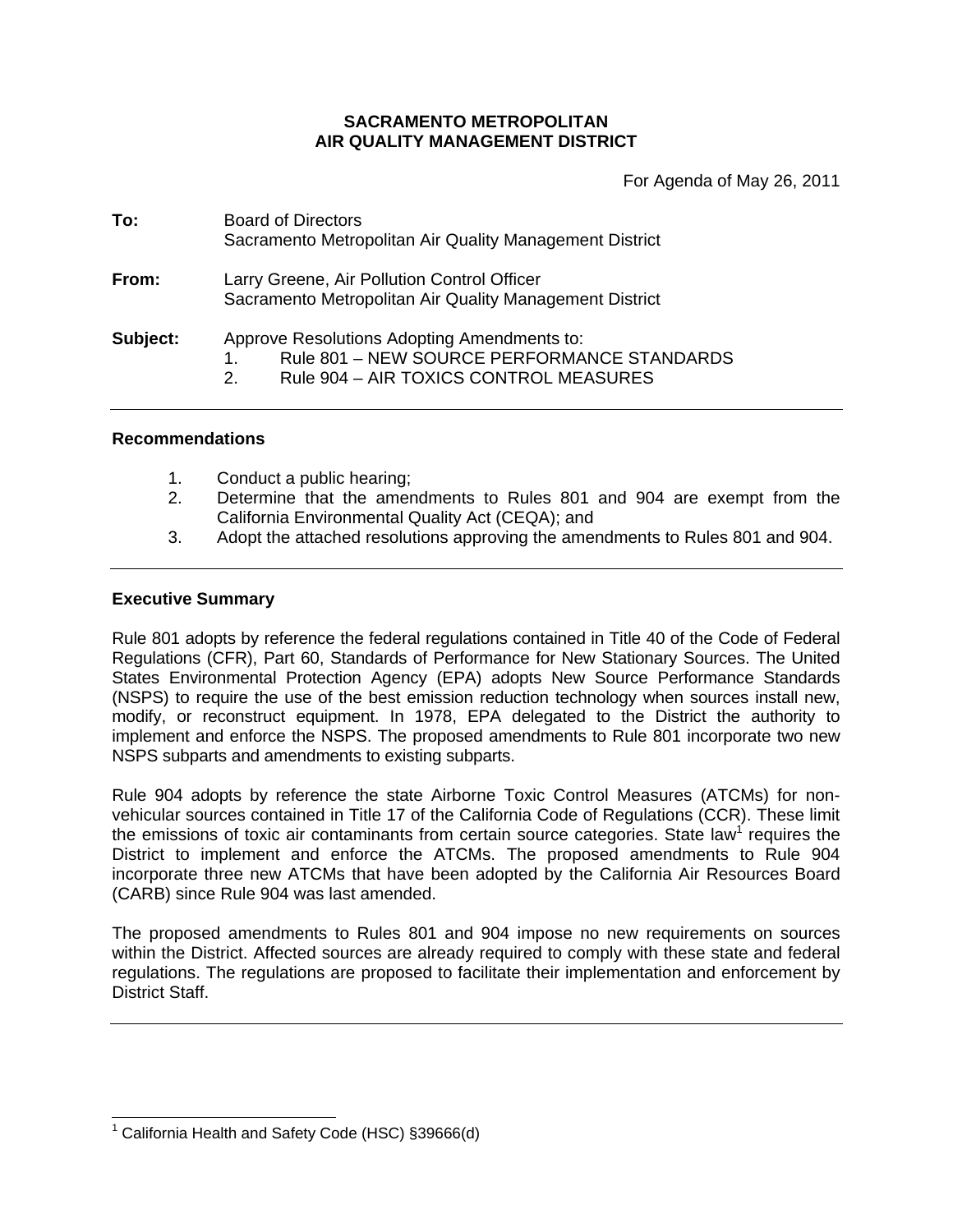# **Attachments**

The table below identifies the attachments to this memo:

| ltem                                 | Attachment | Page # |
|--------------------------------------|------------|--------|
| <b>Board Resolution for Rule 801</b> |            |        |
| Board Resolution for Rule 904        |            |        |
| Draft Rule 801                       |            | 15     |
| Draft Rule 904                       |            | -17    |
| <b>Staff Report</b>                  |            | 19     |
| <b>Evidence of Public Notice</b>     |            |        |

# **Background**

### RULE 801

EPA adopts NSPS to require the use of the best emission reduction technology when sources install new, modify, or reconstruct equipment. EPA delegated authority to implement and enforce the NSPS program to the District on December 8, 1978 as authorized by the federal Clean Air Act Section 111(c). Rule 801 incorporates the NSPS by reference. Sources are required to comply with all applicable NSPS subparts regardless of whether or not they are adopted by the District; however, adoption by the District facilitates implementation and enforcement, and makes it easier for sources to identify applicable requirements. The proposed revisions adopt by reference EPA's new and amended NSPS regulations promulgated since the District last amended Rule 801 on March 27, 2008.

#### RULE 904

California Health and Safety Code (HSC) Section 39666(d) requires districts to implement and enforce ATCMs for non-vehicular sources. District Rule 904 incorporates by reference the ATCMs contained in Title 17 of the CCR. Adopting by reference facilitates implementation and enforcement and makes it easier for sources to identify applicable requirements. Proposed rule changes adopt by reference new and amended ATCM regulations since Rule 904 was last amended on March 27, 2008.

# **Summary of Changes**

### RULE 801

#### New Subparts

Since Rule 801 was last amended, two new NSPS – subparts Ja (Petroleum Refineries) and JJJJ (Stationary Spark Ignition Internal Combustion Engines) – were promulgated by EPA. The following is a list and brief summary of the new and revised regulations that apply to sources in Sacramento County. District sources that are required to comply are identified.

Subpart Ja applies to petroleum refineries which commence construction, reconstruction, or modification after May 14, 2007. Currently, there are no refineries in Sacramento County.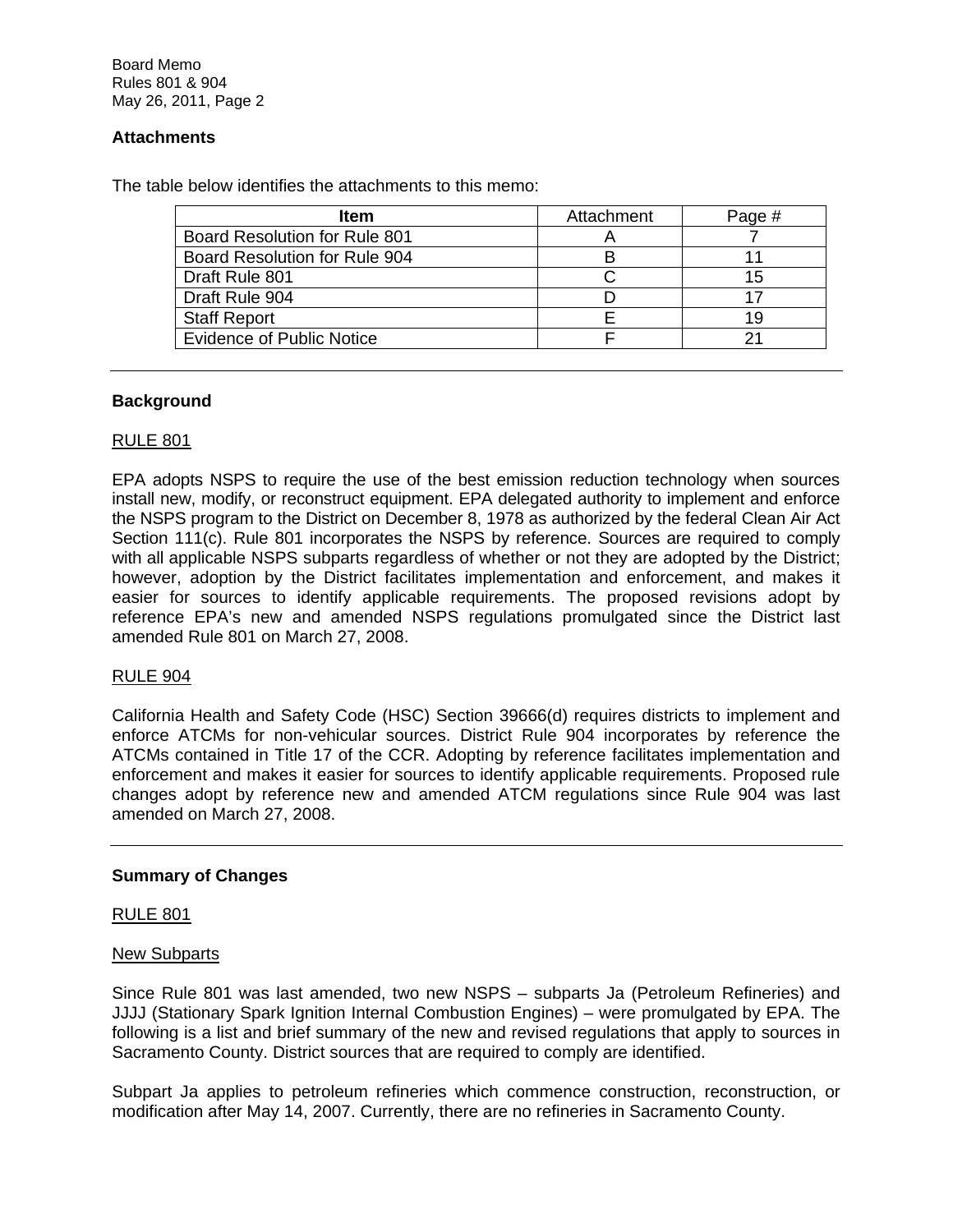Subpart JJJJ applies to all new stationary spark ignition internal combustion engines manufactured, installed, modified, or reconstructed after effective dates that vary, based on maximum engine horsepower, from July 1, 2007 to January 1, 2011. A wide range of industries and businesses within the District use spark ignition engines, including: natural gas production operations, utility companies, distributed electrical generation systems, manufacturing operations, grocery stores and other retail businesses, and government agencies. Owners/operators of manufacturer-certified engines are not required to conduct performance tests. However, for uncertified engines, initial and subsequent periodic testing is required. Engine owners/operators are required to keep maintenance records. Subpart JJJJ also contains engine certification requirements for manufacturers; however, currently no engine manufacturers are located in Sacramento County.

# Amended subparts

The EPA has amended several of the NSPS subparts to update emission standards, provide alternative compliance methods, or provide alternative testing and monitoring procedures. The following is a brief discussion of the changes and who is required to comply.

Subpart A (General Provisions) amendments include test method updates, "Incorporations by References" updates, delegations of authority changes, and addresses updates for states and local agencies. These changes affect all the NSPS sources in Sacramento County.

The Subparts D, Da, Db, and Dc were amended to add compliance alternatives and eliminate the opacity standard for facilities that use continuous particular matter emission monitors.

- Subparts D (Fossil-Fuel Fired Steam Generators) and Da (Electric Utility Steam Generating Units) do not apply to any facilities in Sacramento County.
- Subpart Db (Industrial-Commercial-Institutional Steam Generating Units) currently applies to Sacramento Power Authority and Sacramento Cogeneration Authority. Potentially, Campbell Soup Supply may be governed by this subpart if their steam generating units are modified or reconstructed.
- Subpart Dc (Small Industrial Commercial Institutional Steam Generating Units) applies to steam generating units with heat input capacities between 10 and 100 mmBtu/hr for which construction, modification, or reconstruction is commenced after June 9, 1989. Businesses in the District that may be affected by this subpart include: hospitals, food processing companies, chemical plants, defenses contractors, and government agencies.

Subpart KKKK (Stationary Combustion Turbines) amendments removed the requirement to install pre-treatment or post-treatment combustion control for turbines which burn low-sulfur content biogas. Carson Energy has turbines that use biogas fuel and are subject to Subpart KKKK. Sacramento Municipal Utility District Cosummes Power Plant is modifying their combined cycle turbines to use biogas fuel and will also become subject to this subpart.

Subpart VV (Equipment Leaks of VOC in the Synthetic Organic Chemicals Manufacturing Industry) applies only to the Procter & Gamble chemical process units in Sacramento County. The NSPS requires a VOC leak detection and repair program for pumps, compressors, valves, pipe fittings and connectors. If new chemical process units are constructed or if the existing units undergo modification or reconstruction in the future, they could become subject to the more stringent requirements of Subpart VVa, which applies to the newer emission units. EPA stayed certain provisions of previous amendments in response to an industry petition for reconsideration.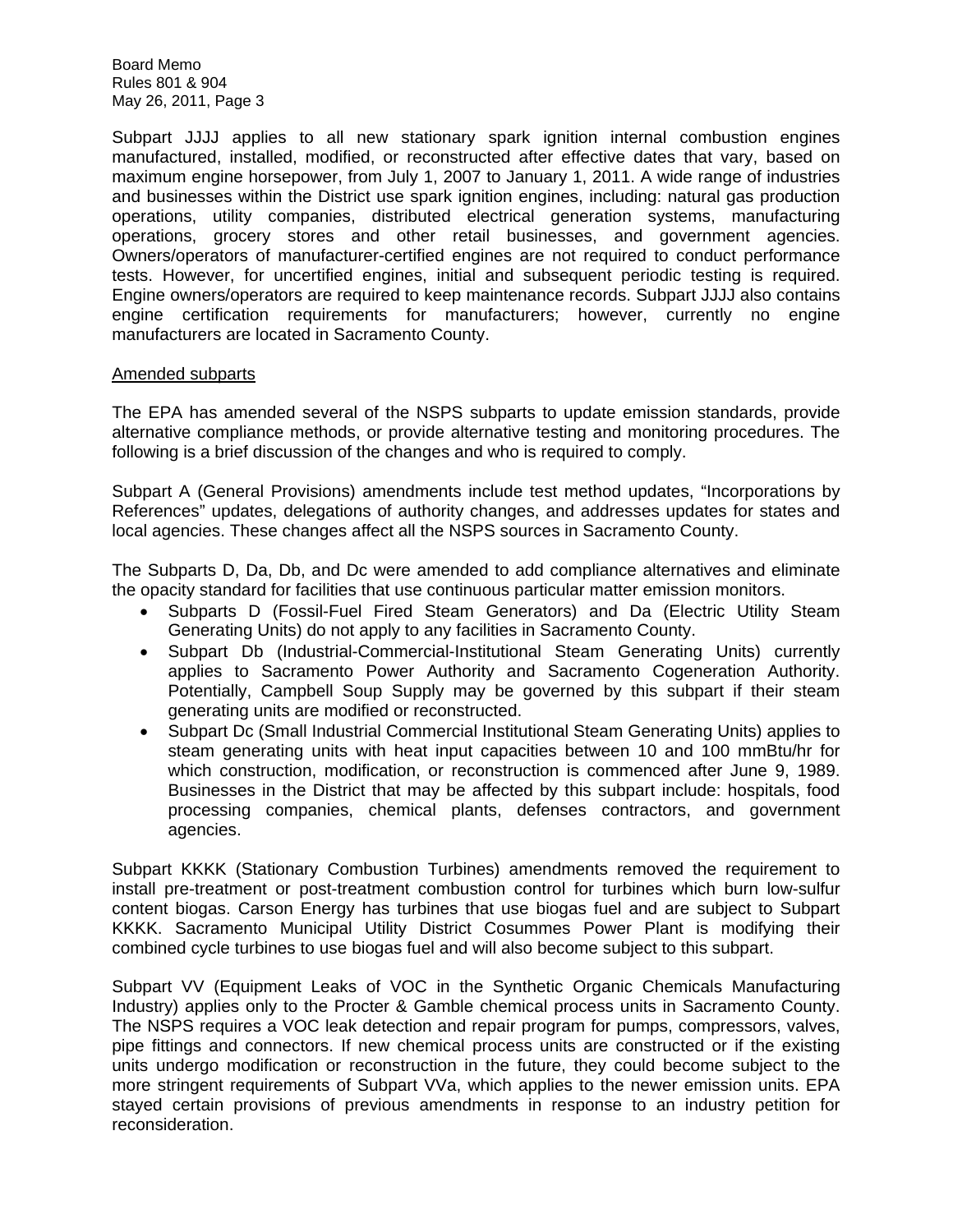Subpart OOO (Nonmetallic Mineral Processing Plants) applies to six rock crushing businesses in Sacramento County. These businesses included: A & A Concrete, A. Teichert and Son, Bell Marine, Granite Construction, Industrial Minerals, and Triangle Rock Products. The new amendments revised the emissions limits and added testing and monitoring requirements for NMPP facilities which commence construction, reconstruction, or modification on or after April 22, 2008.

# RULE 904

Since Rule 904 was last amended on March 27, 2008, CARB has adopted new ATCM §93120, which is applicable to composite wood products and finished goods that contain composite wood products. Manufacturers, distributors, importers, and fabricators of hardwood plywood, particleboard, and medium density fiberboard products are required to provide documentation of complying products to their customers. There are no composite wood panel manufacturing facilities in Sacramento County. However, there are fabricators using composite wood products to produce goods such as cabinets and furniture, as well as distributors, to which this ATCM may apply.

ATCM §93118 was amended to add two subsections that affect diesel engines and boilers on ocean-going vessels and commercial harbor craft. The amendments establish engine emission standards and fuel requirements. The new subsections will apply to vessels operating in the Sacramento River.

### **Business Cost Impacts**

Adopting these state and federal regulations by reference does not impose any additional requirements or costs because sources are already required to comply.

# **District Impacts**

The proposed amendments are not expected to result in an additional need for Staff resources.

#### **Emission Impacts**

The proposed amendments to Rules 801 and 904 are not expected to produce additional emission reductions because sources are already required to comply with the federal NSPS and state ATCM requirements.

# **Environmental Review and Compliance**

Staff finds that the proposed amendments to Rules 801 and 904 are exempt from the California Environmental Quality Act (CEQA) as ministerial actions under §15268 of the State CEQA Guidelines.